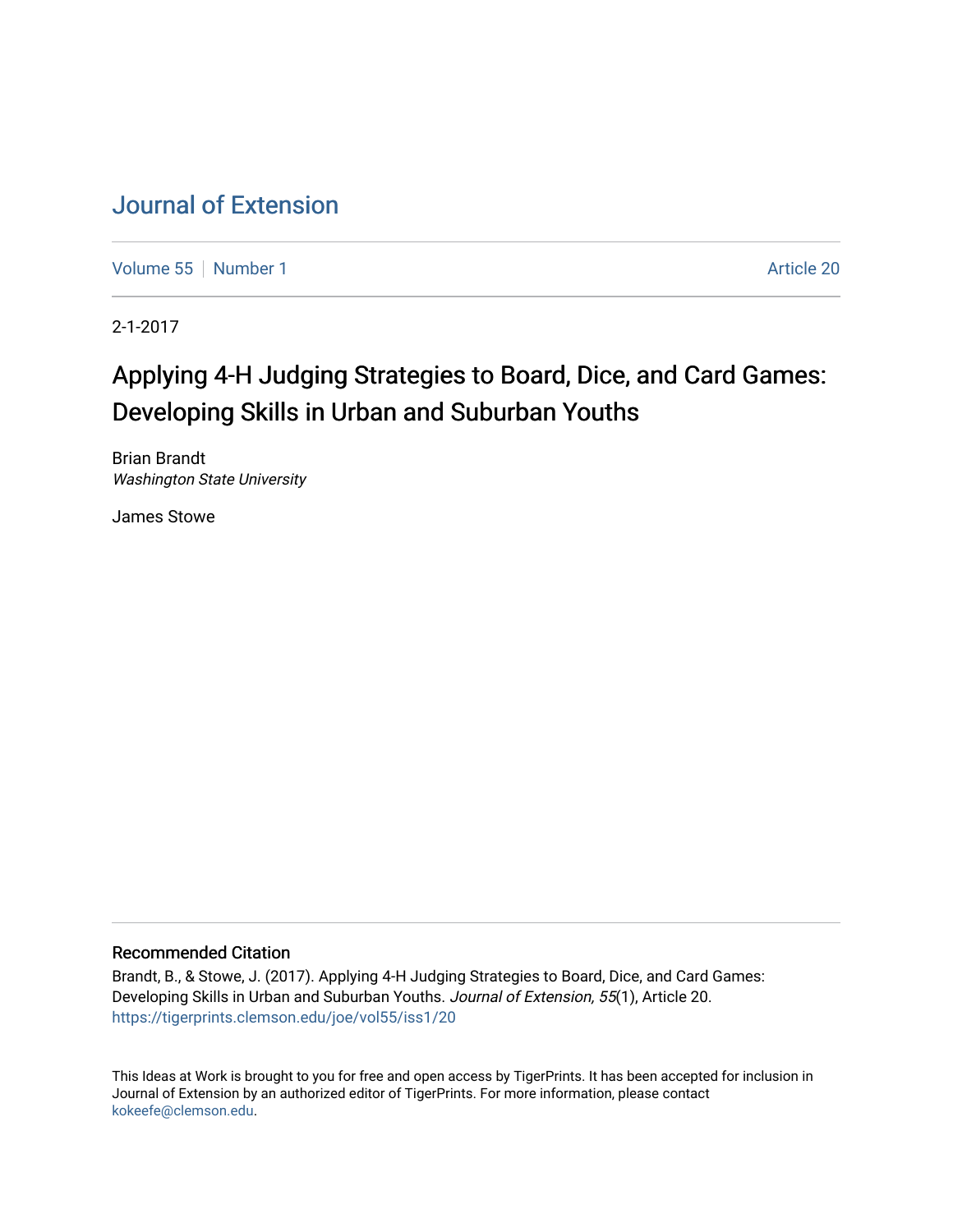

**February 2017 Volume 55 Number 1 Article # 1IAW3 Ideas at Work**

## **Applying 4-H Judging Strategies to Board, Dice, and Card Games: Developing Skills in Urban and Suburban Youths**

### **Abstract**

Most 4-H judging events involve livestock or other traditional 4-H projects. Consequently, many urban and suburban youths miss out on building life skills developed through judging. In a nontraditional approach to 4-H judging, such youths play board, dice, and card games and then judge the games using the practice of giving oral reasons. The youths also reflect on the life skills learned while playing and judging the games. This approach has been used in a Washington State 4-H program. Youths have responded positively, demonstrated skills, and returned to the program year after year. Because Extension offices across the country have resources related to judging, the approach is easily replicated.

#### **Brian Brandt**

Washington State University Faculty College of Agricultural, Human, and Natural Resource **Sciences** Washington State University Pierce County Extension Tacoma, Washington [bbrandt@wsu.edu](mailto:bbrandt@wsu.edu)

**James Stowe** Freelance Illustrator and Game Designer Tacoma, Washington [stowe@cartoonistsleag](mailto:stowe@cartoonistsleague.org) [ue.org](mailto:stowe@cartoonistsleague.org)

### **Introduction**

In today's job market, the top skills new employees need include teamwork, communication, and decision making (Crawford, Lang, Fink, Dalton, & Fielitz, 2011), skills also used in 4-H livestock judging and in playing board, dice, and card games. Many youth development professionals and volunteers engage youths in 4-H judging, but mainly with livestock or other traditional 4-H projects. Consequently, many urban and suburban youths miss out on gaining skills developed through the judging activity. However, an opportunity exists to help these youths develop life skills, or what some call job skills or social emotional learning (SEL), by having them play games and then judge those games after playing them. In the Washington State University Extension Pierce County 4-H Program, we taught urban youths, aged 6–12, to develop skills while playing board, dice, and cards games and to use oral reasons to judge the games after playing them. Youths have responded positively, demonstrated skills, and returned to the program year after year. Replicating our approach is easy to do and will help ensure that more urban and suburban youths develop needed skills while having fun and remaining engaged in 4-H.

Evidence suggests that both 4-H judging and game playing develop life skills. Judging animal projects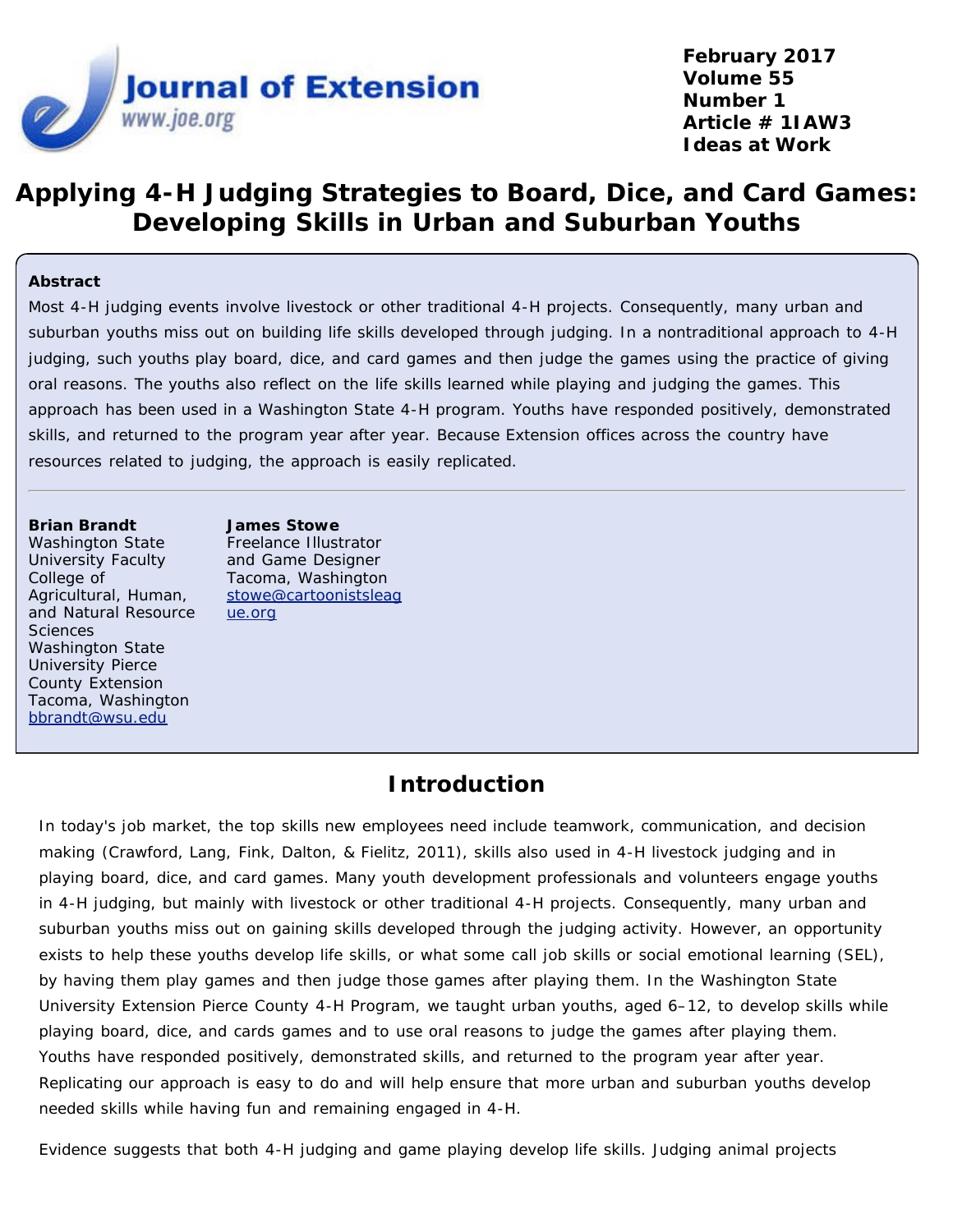teaches effective decision making (Hiller & Newman, 2008) and skills in "communication, . . . problem solving, self-discipline, self-motivation, teamwork and organization" (Nash & Sant, 2005, "Conclusions and Recommendations," para. 1). Moreover, the use of judging has been expanded beyond animal projects to increase 4-H members' skill development in the area of consumer decision making as well (Olson & Croymans, 2008). Additionally, research has shown that game playing is an effective means of developing SEL and has a place in youth development (Hromek & Roffey, 2009). Playing games can help develop interpersonal skills (Lieberman, 2006) and reduce later adjustment issues (Coplan, Rubin, & Findlay, 2006). Judging and game playing both are robust activities for supporting developing youths. Ideas at Work Applying 4-H Judging Strategies to Board, Dice, and Card Games: Developing Skills in Urban and Suburban Youths JOE 55(1)

### **Procedure**

To replicate the approach we applied in the Pierce County 4-H Program, apply the steps presented here, modifying or rephrasing for age appropriateness and compatibility with your skill level.

*Step 1.* Educate yourself on judging by using Extension resources. This article does not go into detail about teaching the use of oral reasons as there are applicable guides, videos, and publications available through local Extension offices and online searches.

*Step 2.* Educate yourself on simple game design, and determine what aspects of games youths will judge. Aspects of games and a common language for discussing games are highly debated topics (Elias, Garfield, & Gutschera, 2012; Koster, 2013; Winn, 2008), so keeping things simple is appropriate. A three-step approach to game design, developed by Marc LeBlanc, takes into account the following aspects of a game: mechanics, dynamics, and aesthetics (Hunicke, LeBlanc, & Zubek, 2004). Each can be used as an aspect by which to judge games. A simplified version of LeBlanc's definitions are as follows:

- Mechanics—the formal rules that define the operation of the game, what the player can do, the challenges the player will face, and the player's goals.
- Dynamics—the resulting run-time behavior of the game when the game's rules, or mechanics, are instantiated over time with the influence of the players' interactions (Winn, 2008, p. 1024).
- Aesthetics—". . . the resulting emotional responses in the player when playing" (Winn, 2008, p. 1013).

*Step 3.* Select a life skill youths can work on while playing the games. The targeted life skills model encourages selecting only one or a few life skills so that greater growth will occur (Hendricks, 1998). In the Pierce County 4-H Program, we used teamwork and communication.

*Step 4.* Inform youths of the outcomes you hope they will experience from participating in the activity—fun while playing the games, development of life skills through playing the games, and development of life skills through judging the games.

*Step 5.* Have youths play age-appropriate games and then discuss what life skills they improved by playing the games. Reflection activities have been shown to increase learning (Ripberger, 2008; Torock, 2009). Providing three reflection questions (see Figure 1) can be helpful (Brandt, 2014).

### **Figure 1.**

Basic Life Skill Debrief Question Sequence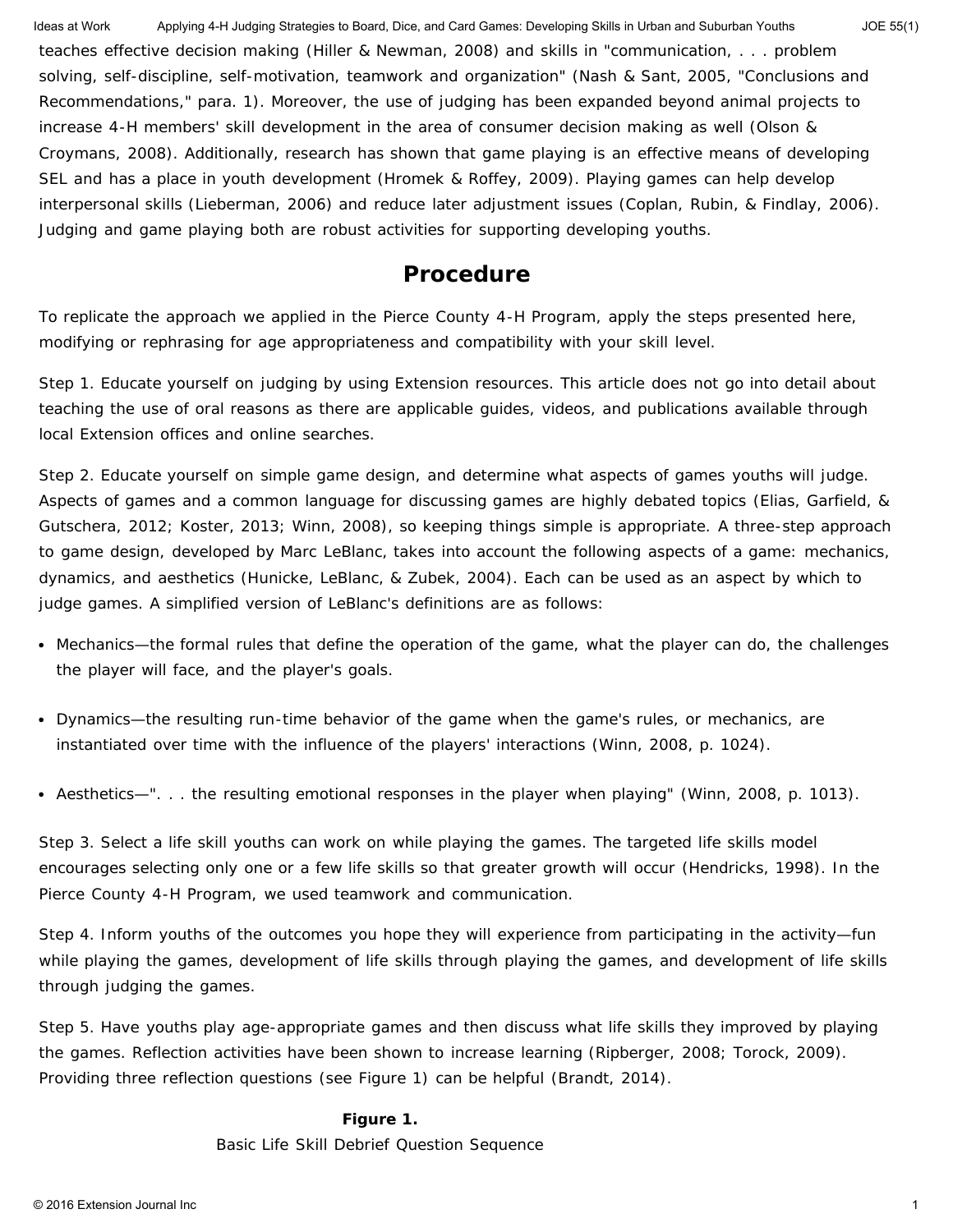Optional Debrief Questions:

What happened today with the life skill we have been working on?

So what did you learn about how to improve this life skill?

Now what can you do tomorrow to improve on this skill?

From *How to Run a Structured Meeting: A Toolkit for Field-Trip Chaperones* (p. 23), by B. Brandt, 2014. Retrieved from [https://pubs.wsu.edu/ItemDetail.aspx?](https://pubs.wsu.edu/ItemDetail.aspx?ProductID=15726) [ProductID=15726](https://pubs.wsu.edu/ItemDetail.aspx?ProductID=15726)

*Step 6.* Teach youths about the aspects of the games they will judge.

*Step 7.* Have youths judge the games, giving oral reasons to support their judgments. We recommend having youths start by judging only one aspect at a time, such as the game mechanics only. To facilitate this step, we used *4-H Leader Guide: Teaching 4-H Oral Reasons* (Hiller, Moore, & Newman, 2014), which provides templates (see Figure 2) to make it easier for youths to learn.

#### **Figure 2.**

Template for Placing Oral Reasons

| I place this class of<br>(name of class) |                             |                                                  |
|------------------------------------------|-----------------------------|--------------------------------------------------|
| Compare<br>Grant                         |                             | because:                                         |
| I place_<br>Compare<br>Grant             |                             | because:                                         |
| I place_<br>to the other three items.)   |                             | last because: (Statements of fact and comparison |
| For these reasons I place this class of. | (name of class)<br>_ . and. |                                                  |

#### SUGGESTED TRAINING FORM FOR ORGANIZING ORAL REASONS

From *4-H Leader Guide: Teaching 4-H Oral Reasons*, by J. Hiller, J. Moore, and J. A. Newman, 2014. Retrieved from [http://cru.cahe.wsu.edu/CEPublications/em4789E/em4789E.pdf.](http://cru.cahe.wsu.edu/CEPublications/em4789E/em4789E.pdf)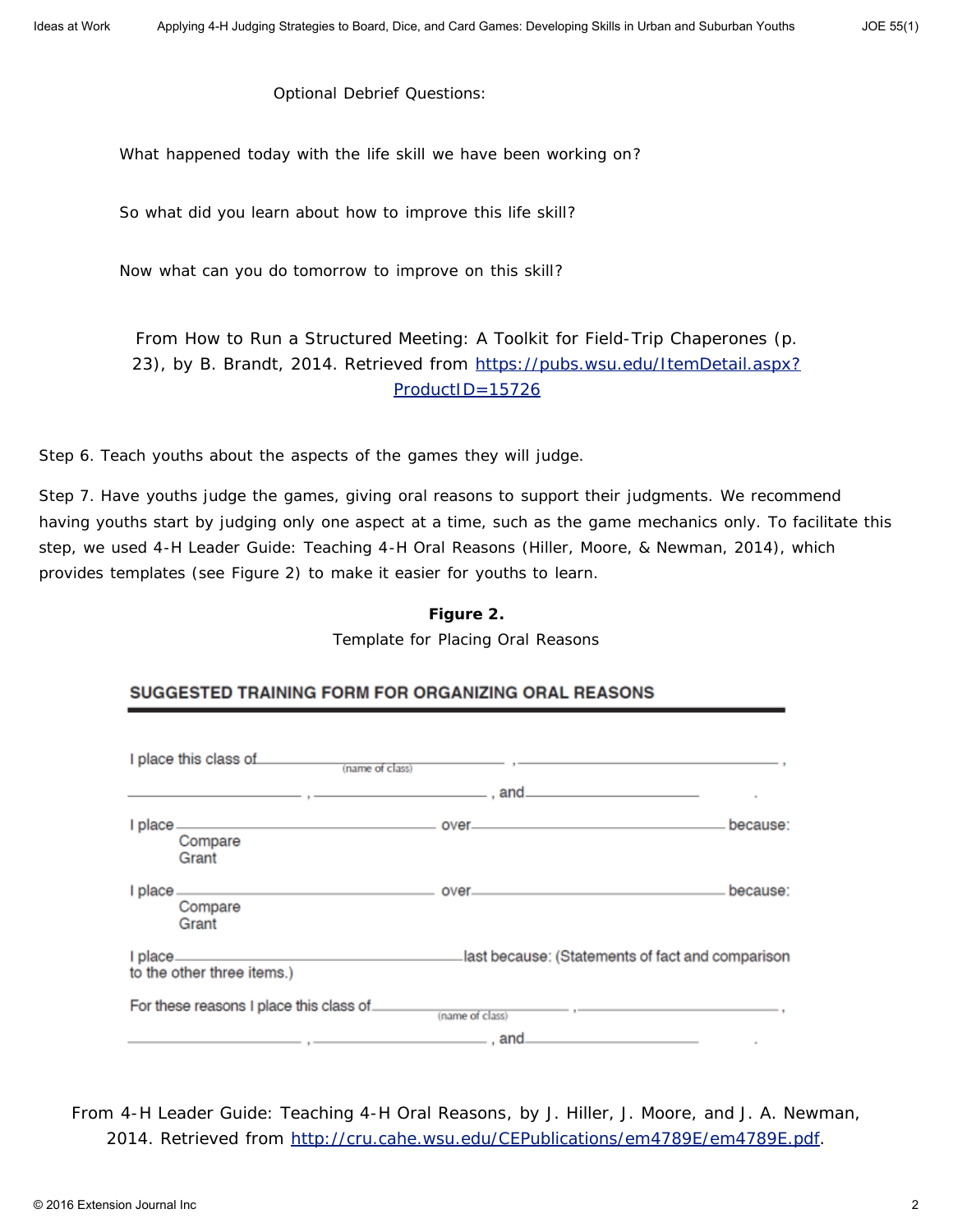At the end of judging, use experiential education questions to have youths reflect on the life skills they improved while judging the games. One option for this process is to focus on communication skills (see Figure 3) (Wallace et al., 2014).

### **Figure 3.**

Communication Debrief Question Sequence

Communication Strand

What: What happened with your communication?

So What: So what did you learn about good communication?

Now What: Now what can you do to be a better communicator today?

Now What: Now what can you do to be a better communicator today?

*Step 8.* Use repetition to increase skill building. In the Pierce County 4-H Program, we did this process over many sessions by repeating steps 3–7. Repeat by playing different games and judging them on different aspects or on multiple aspects combined.

### **Conclusion**

In any state, urban and suburban youths can be targeted to benefit from the lifetime of advantages provided by playing games and judging. Participants have fun and are engaged while learning. Extension can fill a need for urban and suburban youths being served in 4-H through this nontraditional approach to skill development.

### **References**

Brandt, B. (2014). *How to run a structured meeting: A toolkit for field-trip chaperones.* Retrieved from <https://pubs.wsu.edu/ItemDetail.aspx?ProductID=15726>

Coplan, R. J., Rubin, K. H., & Findlay, L. C. (2006). Social and nonsocial play. In D. P. Fromberg & D. Bergen (Eds.), *Play from birth to twelve: Contexts, perspectives, and meanings* (pp. 75–86). New York, NY: Garland.

Crawford, P., Lang, S., Fink, W., Dalton, R., & Fielitz, L. (2011). Comparative analysis of soft skills: What is important for new graduates. *Michigan State University and the University Industry Consortium*, 1–24.

Elias, G. S., Garfield, R., & Gutschera, K. R. (2012). *Characteristics of games.* Cambridge, MA: MIT Press.

Hendricks, P. (1998). *Targeting life skills model.* Ames, IA: Iowa State University.

Hiller, J., Moore, J., & Newman, J. A. (2014). *4-H Leader Guide: Teaching 4-H oral reasons.* Retrieved from <http://cru.cahe.wsu.edu/CEPublications/em4789E/em4789E.pdf>